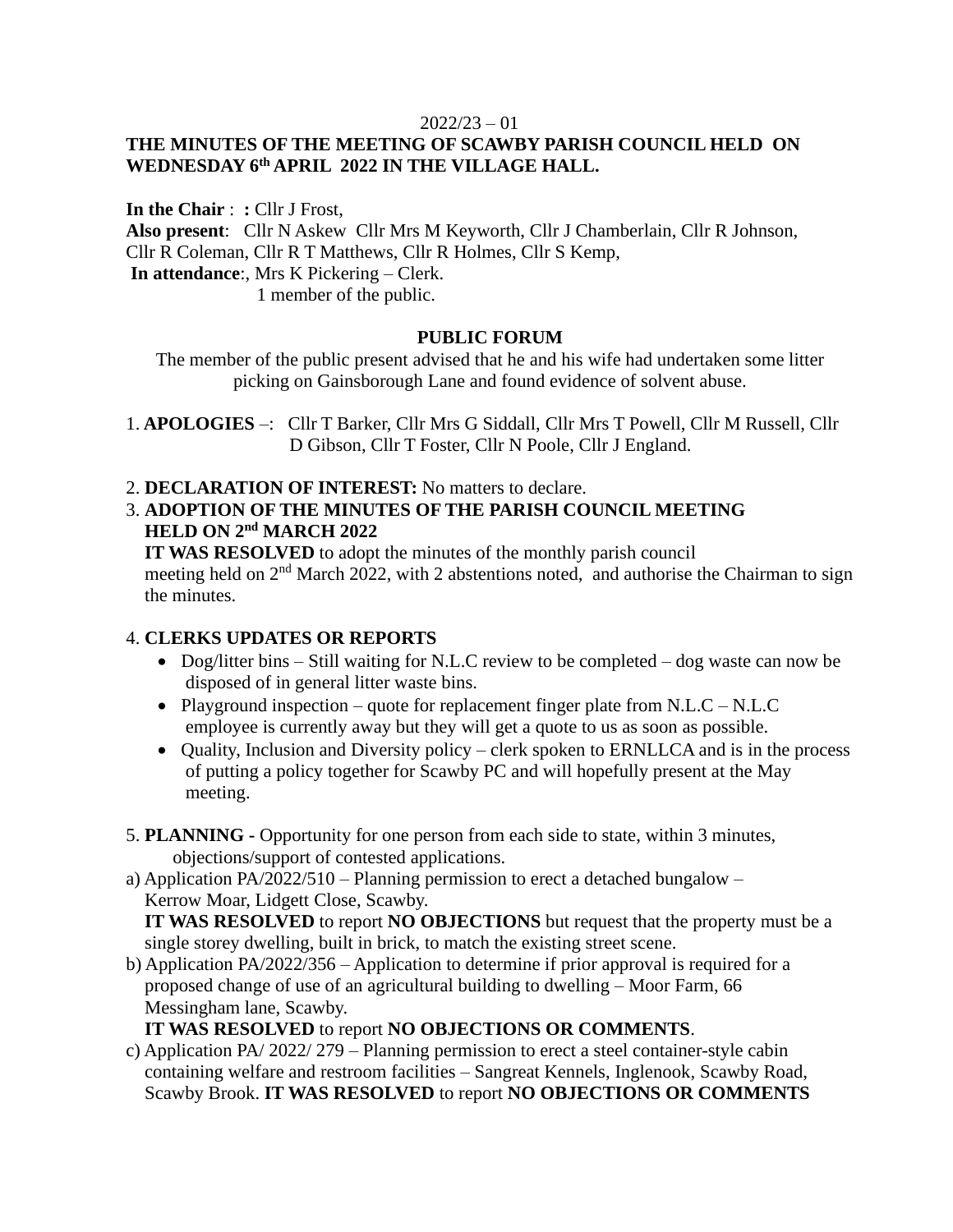#### 2022/3 - 02

### 6. **TO RECEIVE REPORTS FROM PARISH COUNCILLORS/CLERK WHO HAVE ATTENDED MEETINGS, REPRESENTING SCAWBY PARISH COUNCIL.**

 Cllr's T Barker, R Johnson and J Frost attended the cheque presentation for the MUGA with Ward Councillors and Holly Mumby Croft MP.

Cllr Johnson asked Holly Mumby Croft MP if she would look into the poor road and pavement surface on Lidgetts Close and ask N.L.C to undertake repairs/resurfacing as soon as possible. Cllr Keyworth advised the meeting that Cllr Holmes and herself would be attending the Town and Parish Liaison meeting on  $12<sup>th</sup>$  April 2022.

#### **7. CORRESPONDENCE**

- ERNLLCA newsletter
- ERNLLCA/NALC various information emails and training courses
- Co-op Community Team arrangements for meeting at co-op
- Community grant presentation Friday  $1<sup>st</sup>$  April 2.45

### **8. FINANCE**

| <b>Payee</b>                                |             | Amount |
|---------------------------------------------|-------------|--------|
| Clerk - Salary - March                      | <b>BACS</b> | 671.67 |
| Monthly pay: $619.67 + \text{back pay } 52$ |             |        |
| Clerk - Expenses :                          |             |        |
| Stationery//photocopying $-12.43$           |             |        |
| Stamps - 13.36                              |             |        |
| Travel $-19.50$                             |             |        |
| <b>TOTAL EXPENSES</b>                       | <b>BACS</b> | 45.29  |
| <b>Sissons Gardening Services</b>           | <b>BACS</b> | 607.81 |
| (Monthly payment – March)                   |             |        |
| <b>ERNLLCA</b> training courses             | <b>BACS</b> | 48.00  |
| ERNLLCA membership                          | <b>BACS</b> | 798.22 |
| <b>Barton Mowing Services</b>               | <b>BACS</b> | 534.00 |
| $A$ Sissons – Box mowing                    | <b>BACS</b> | 128.94 |
| <b>Opus Energy</b>                          | DD          | 353.22 |
| (War memorial and pavilion)                 |             |        |
| CPRE – Best kept Village Comp               | BACS        | 35.00  |
| Xero                                        | DD          | 31.20  |

#### **The accounts for payment were proposed by Cllr R T Matthews and seconded by Cllr R Johnson and unanimously agreed.**

**INCOME RECEIVED :** March : Spring in bloom grant - £185.00, Playing filed hire - £20.00

ii. The financial statement – The final financial statement for the year ended March 2022 was circulated and noted.

The reserve account was discussed and it was agreed to close this account and transfer the money from this account into the current account.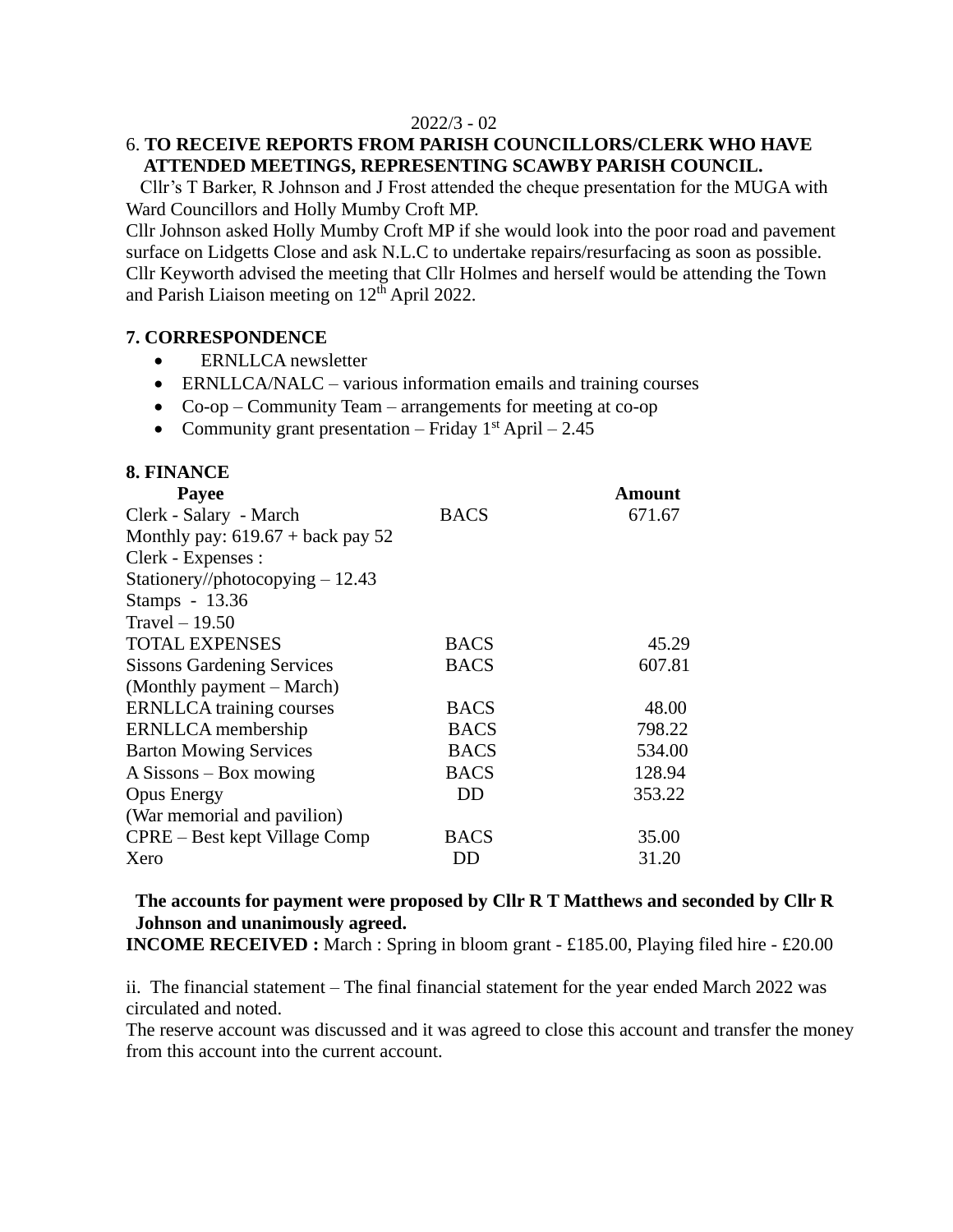$2022/3 - 3$ 

### 9. **POLICE MATTERS**

i) New Police matters: Cllr Kemp advised the meeting that on the village litter pick there was evidence of solvent abuse from Sturton crossroads to Hibaldstow bridge. The Police are aware.

# 10. **NORTH LINCOLNSHIRE COUNCIL HIGHWAYS MATTERS**

i. To receive reports from Ridge Ward Councillors: Cllr Foster provided a report by email. He thanked Cllr Mrs Keyworth for raising the issue of an appropriately laid out map for Scawby cemetery which has not finally been installed. There is no further update on the requested hard standing at the cemetery but Cllr Foster will chase this up. Cllr Foster has been informed that the beacon will need planning permission and the latest covid figures for North Lincolnshire are 791 cases per 100,000 population which is around the national average.

ii.Review of action list : Fly tipping is still evident on the A15 and Ermine Street – clerk to ask N.L.C to investigate again and consider hidden camera's.

iii.Neighbourhood Plan – A decision to designate Scawby Parish Council's application for a 'Neighbourhood Area' for the purpose of producing a neighbourhood plan has become effective from 2/4/22. Cllr Frost will look into the neighbourhood plans for Appleby and Worlaby – the only neighbourhood plans to date in North Lincolnshire.

iv.Beacon – Planning permission is required for the beacon. A discussion took place regarding the final positioning of the beacon with the playing fields and Ermine Street being considered. After a full discussion **IT WAS RESOLVED** with 5 votes for the playing fields and 3 votes for Ermine Street and 1 abstention to site to beacon at the playing fields. Cllr Ryan asked the meeting to consider having a flower bed on the 'roundabout' where the beacon is to be situated, with a grass strip forming a triangle and flowers in red, white and blue to be planted within the 3 triangular sections. This was agreed. A plaque for the beacon has been agreed mentioning the companies who have help to provide the beacon. Clerk will submit the planning application tomorrow and Cllr Foster has agreed to try and push this application through as quickly as possible.

v.New highways matters: No matters to report.

# 11. **PLAYING FIELD AND VILLAGE MATTERS**

i. Health and safety incidents at the playing fields: No matters to report

ii. Mini Orchard – side of the co-op – A site meeting has taken place with representatives of the coop and Cllr's Frost, Sidall and Chamberlain. The coop are now providing a different piece of land for the community garden which is situated to the right of the coop building. It was agreed that there would be 6 fruit trees, two planters either side of the seat and the flower bed will have a timber frame to prevent the gravel from spilling. The intention is to plant up with red, white and blue flowers this year. Daffodils and other spring bulbs will also be planted in the autumn in amongst the grasses and herbs. The coop store have asked for a plan so they can issue a formal permission notice. Clerk has asked A Sissons for the plan and a quotation for this work. N.B The plan has now been submitted to the coop and we are awaiting their approval. This area will also have a plaque signifying it is a jubilee community garden.

iii.Notice Board at coop store – The coop store has been advised of the parish councils requirements – a simple board, the same as the boards already in the store, which will belong to the coop, the key kept in the store and is only available for parish council notices. Awaiting permission/progress from the coop.